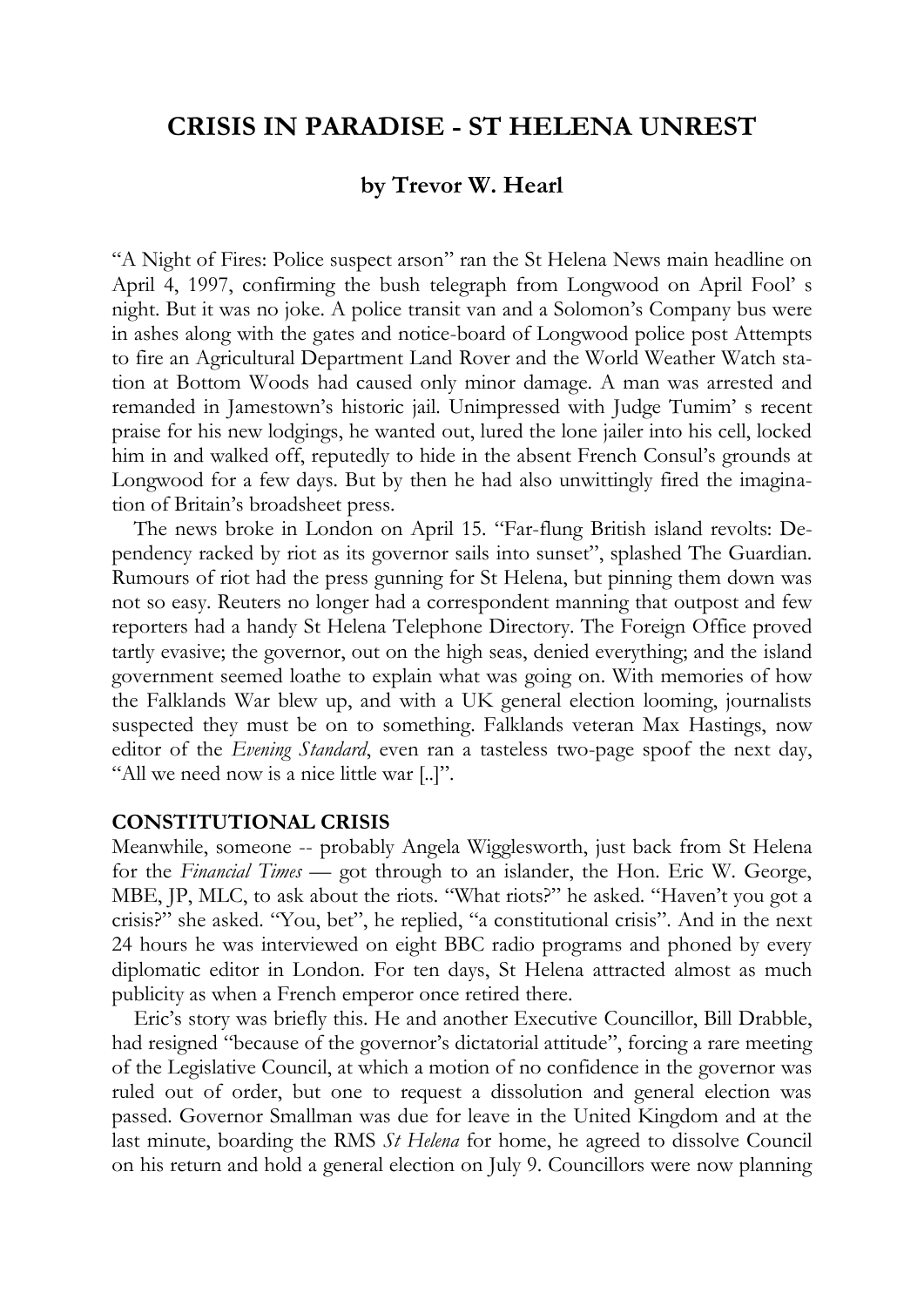a campaign against British government budget cuts and for the restoration of their historic rights as British citizens. Councillor Bobby Robertson has written to the Queen and "Saints" have raised thousands of hard-earned pounds to take the British government to court.

Now this was fighting talk! "Where the Saints go marching in" was music to the ears of editors desperate for new angles on the U.K.' s own election campaign. David and Goliath always made a good story, all the better for Goliath being the Foreign Office whose supercilious spokeswoman had infuriated reporters. She made them realize what tiny, faraway St Helena was up against *The Times*, *Daily Telegraph*, *Independent*, *The Guardian* and *Observer* backed the "Saints" all the way, as indeed did many local papers around the country. Stories, leaders, letters and cartoons gave press support and publicity worth millions of pounds: "Economic ills spark revolt", "Whitehall spending cuts blamed for unrest.". "St Helena fumes over dictatorial style of governor", "London stifling St Helena economy", "St Helena tyranny, plea to Queen", "Act violated St Helenian' s rights", "No honour left in what's left of Empire".

#### **"ST HELENA: MADE IN BRITAIN"**

Editorial leaders were equally forthright, especially over citizenship. "Work for St Helena: One way for Britain to right an ex-imperial wrong" declared *The Times* on April 16; "Open the door to St Helena" demanded the *Daily Telegraph* the next day; "Island in the shade: Britain must pay its colonial debt" argued *The Guardian* on the 19th. Indeed the press had thrown St Helena a lifeline a few weeks previously. "An island cut adrift: St Helena's inhabitants feel abandoned by the UK", had been the *Financial Times'* introduction to the topic on March 8, while *The Times* featured ODA's St Helena Business Forum on April 1: "St Helena seeks investors as British aid dwindles".

Riding on the crest of a wave, with editors daily demanding new copy, *The Times* was reduced to running a story that the island had run out of fax paper -- a shrinking Executive Council broke the St Helena Government's silence on April 17. Would they reveal exciting plans to use ODA's latest  $\ell$ 26 million package, to encourage investors to provide new services, to find work for the unemployed, giving Jamestown an uplift, to welcome people who will restore the island's decaying country homes, or in any way exploit present opportunities to get St Helena out of the doldrums? Well, not quite. They deplored the media's mistakes and wished to stress five points: there were no riots, no political fire-raising, no gubernatorial flight from crisis, but a welcome general election and a constitutionally correct governor rejecting the Legislative Council's nominees for executive power. So, what can one say, expect, who were THEY campaigning for?

#### **GETTING "ROMANTIC ST HELENA" OUT OF THE DOLDRUMS**

"[..] a romantic and beguiling place, claimed Mark Wolfson (Con. Sevenoaks) opening a debate on St Helena in the House of Commons on January 22 following a visit by a team from the Dependency's All-Party Group in August 1996. "It does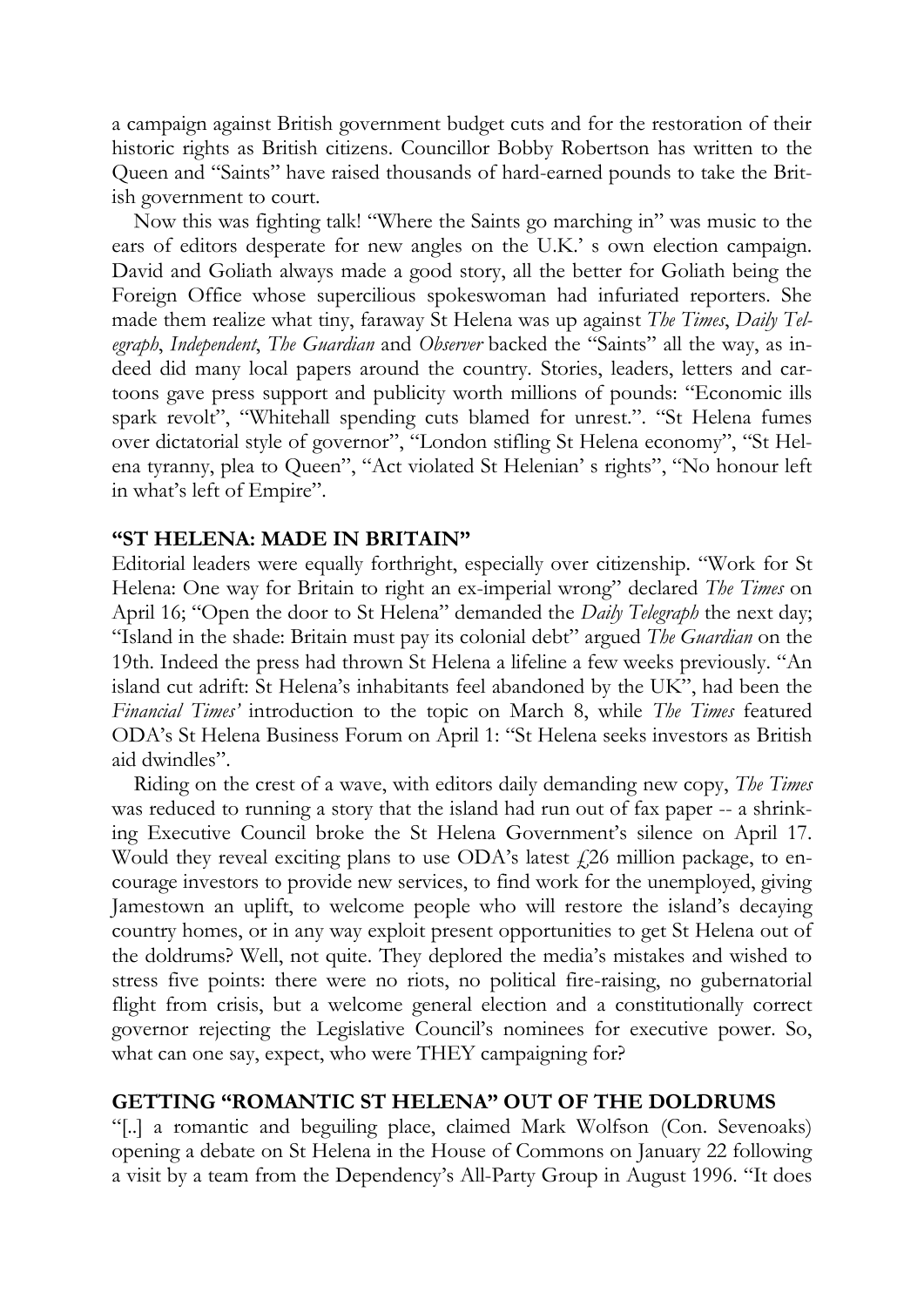not disappoint". Sadly that cannot be said of politics responsible for its economic plight. Simmering discontent among its local people, the resignation of two Executive Councillors and a general election on July 9, reflect resentment at "dictatorial" local government, loss of British citizenship and a rising tide of unemployment. Yet politicians in London and Jamestown who know the problems seem loathe to tackle them. All agree on some "key issues" -- the four "C's" (Citizenship, Communication, Commitment and the Constitution) -- though I would add a fifth, Cooperation, without which the others would solve little. So what did they say at Westminster?

#### **FRIENDS AT WESTMINSTER?**

Their first priority was to allow more islanders into Britain to work. "I am not the only Hon. Member", admitted Sir David Mitchell (Cons. NW Hants), "who did not realize when we passed the British Nationality Act 1981 that we were closing off the route for St Helenians to come to work in the UK". From the Opposition, Dr Marek (Lab. Wrexham) and Sir Russell Johnston (Lib. Dem. Inverness) concurred. Without UK earnings, experience and training, no economic policy for St Helena could be effective. But Sir David went further: "In the interests of justice and economics, Parliament should again address the issue of citizenship". Added Dr Marek, "The matter will not go away. A settlement must be reached as soon as possible", which, Sir Russell noted, should not have to wait "until Hong Kong is sorted out".

On communications, warm tributes were paid to the RMS *St Helena* and its management, but the merits of an airfield were viewed with reserve. Airport maintenance was seen by Mr. Wolfson as a problem best avoided, but Dr Marek thought as it would be "reasonably easy" to build. A weekly flight from an "African coastal town" was worth considering. A UK-Ascension Island airlink seemed more practical. "Ascension needs to be brought into the tourism and commercial picture with St Helena", urged Mr. Wolfson, not the least for fishing vessels. Yet no one asked why the 40-year-old Bahamas Treaty with the United States, restricting the island and its American airfield to military use, has not been amended to bring St Helena within four days commercial travel of UK.

Britain's commitment to St Helena, on historical, legal and moral grounds, was endorsed on all sides, though Hugh Bayley (Lab. York) wondered whether ODA funds would not be better spent on "much poorer countries in the Third World". By commitment, MPs meant raising "St Helena's ability better to stand on its own feet", though their plans for tourism, import substitution and privatizing services ignored the disabling realities they admitted to exist -- that island law discouraged investment, offered no financial services and "empathy" between officials and islanders was at an all-time low.

Councillors should have greater authority though constitutional reform, claimed MPs, dismayed to find policies made in Whitehall and injustices referred to Westminster. "What is going on?" asked Dr Marek, reciting a litany of misgovernment masked by Ministerial cover-up. Sir Russell Johnston alone favoured "the French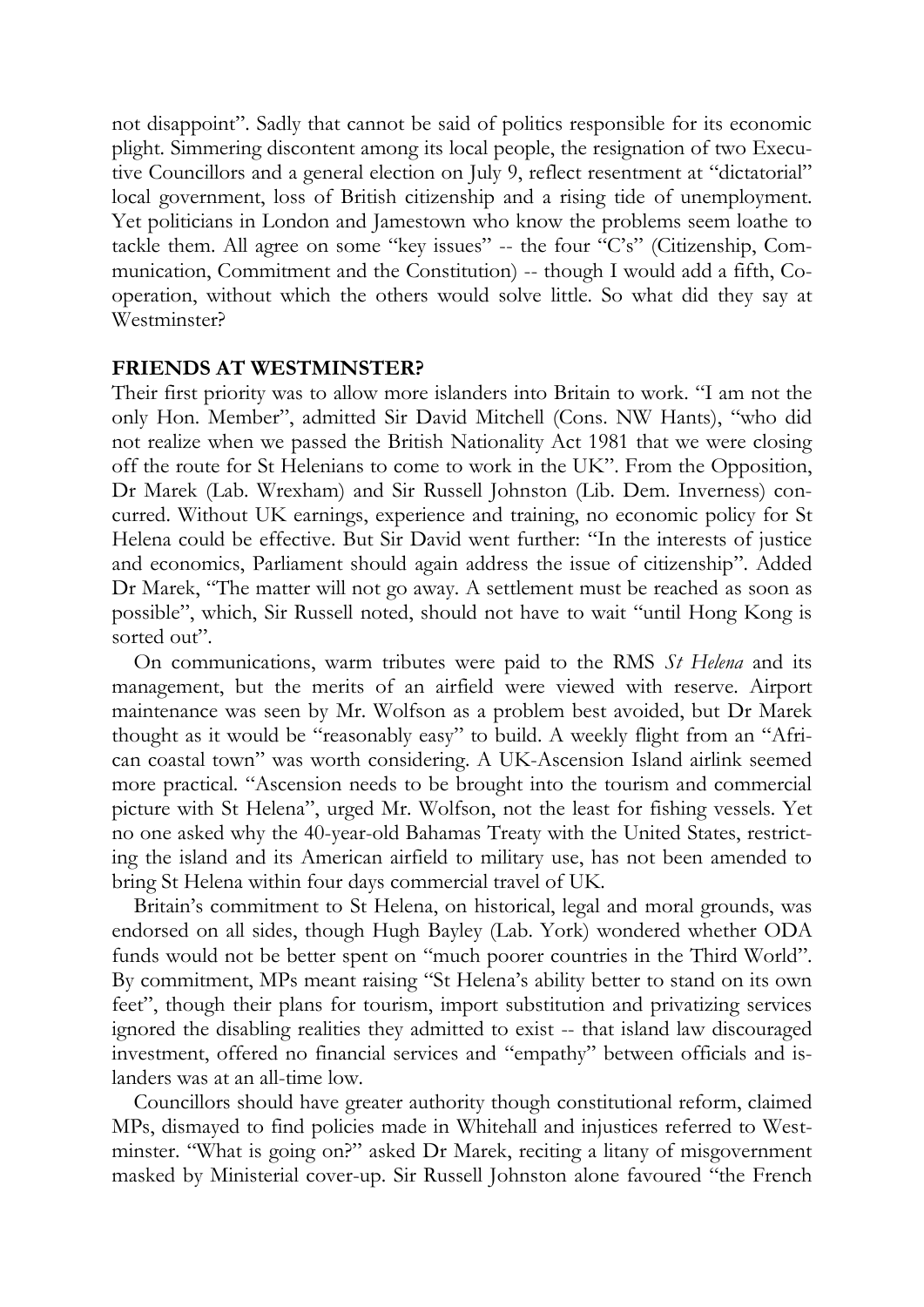system" linking dependencies to the homeland with "access to European Union funding", but all other speakers wanted "Saints" to find their own solutions through "self-help", without apparently realizing that Councillors held widely differing views on the matter.

#### **£26 MILLION BOOST FOR SELF-HELP**

The then-Minister, Sir Nicholas Bonsor, admitted that the problems had been known "for some time", but "the need for positive and real change" was now being addressed "vigorously". He summarized the position: grants of  $\ell$ 8 million a year, "the highest per capita package of UK aid in the world", a three-year plan  $(1,26)$  million) to aid private sector development and public sector reform; more responsibility for the St Helena government; wharf improvement and a fishing company creating 40 new jobs. But problems remained: change brought "shortterm hardship and discontent", isolation deterred investment, an airport would entail "enormous expense", unemployment had reached 450. "But this is not insuperable so long as we and the St Helena government work together". He pinned hopes on a business forum in London providing new investment, ending enigmatically: "We cannot yet resolve the difficulty of regulating an Internet lottery, but we hope to do so in the future".

So has the measure of St Helena's economic salvation now been taken? In theory, to find 450 jobs would achieve the unique distinction of "zero unemployment". Already, paradoxically, economic indicators point to prosperity. In vehicle ownership, house building, consumer durables, leisure pursuits, alcohol/tobacco consumption, public utilities (water, electricity, telecommunications) and social welfare (educational and medical provisions), St Helena scores highly in any global league table. Even problems of ill-health are those of affluence. In trading licenses per head of population it must be a world-beater with a private sector "saturated with small service industries". The United Nations rates it in the "upper middle class" group; ODA claims that "social indicators more than match this". So where is the catch?

Catches, sadly, are legion; everyone has a favourite. Isolation is commonly seen as the root problem. Others take a cue from Mr. Micawber: "Income  $f$  145,000, expenditure  $f(4,692,000) =$  Misery", with reliance on aid and remittances having lured the economy into that dreaded downward spiral we used to caul pauperism. The Agricultural Officer in 1994 dubbed it "a socialist paradise", though ODA advisers with experience of Eastern Europe found it more resistant to reform. "Government" remains the dominant "industry", employer, landowner and even shopkeeper; it controls the media and councillors have called it a "tyranny". Writers on Britain's dependent territories all shake their heads on reaching St Helena. Yet MPs mapped out a path to prosperity, so let us briefly trace the recent fortunes of a prime example.

## **SO MUCH TO DO …**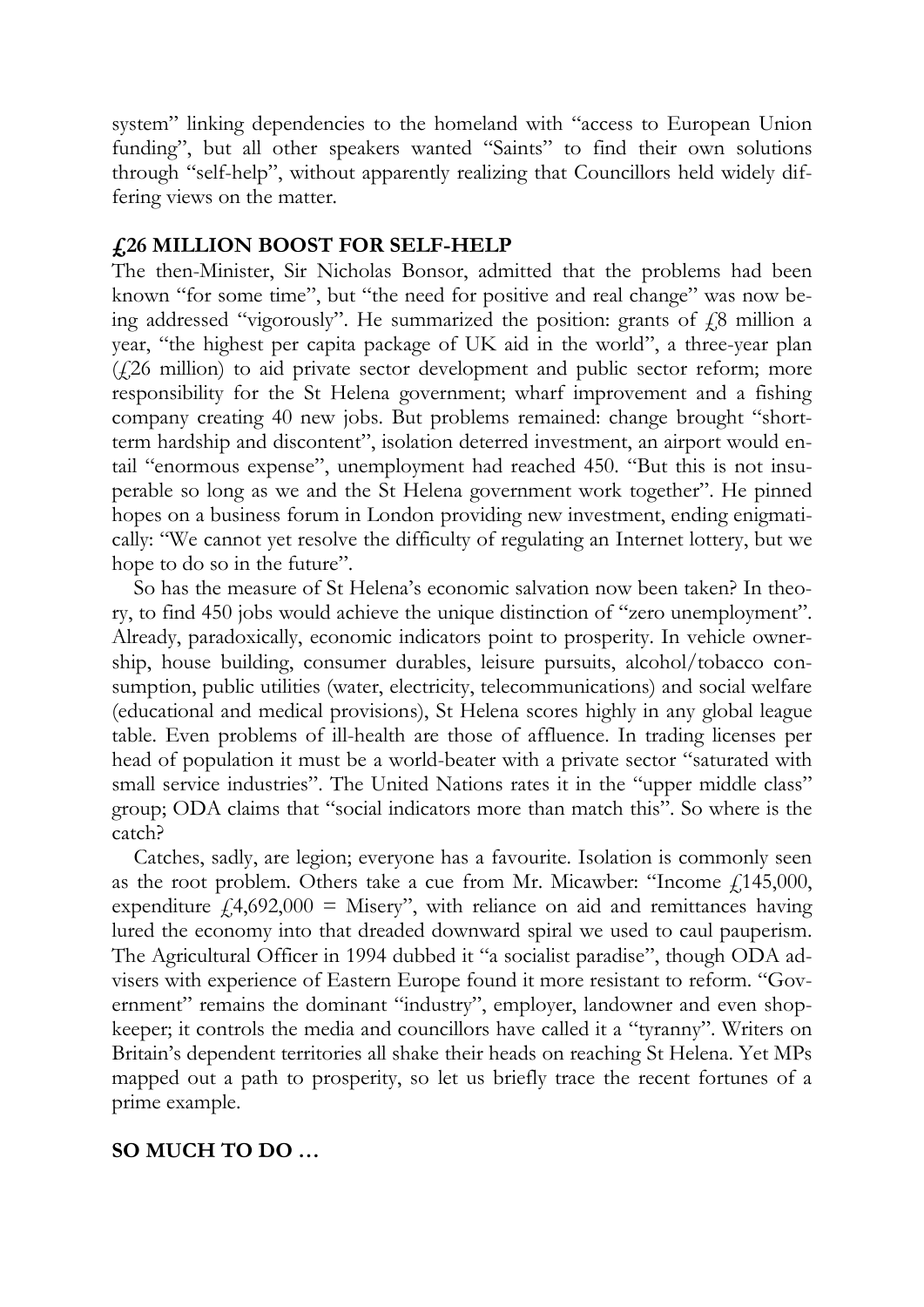Tourism, "low volume, high quality", has long been agreed to be St Helena's best hope of economic salvation. It would help fund the RMS St Helena, promote island horticulture and handicrafts, encourage conservation of buildings and habitat, and support local services such as information, museum, transport, accommodation and shops. The main beneficiaries, of course, would be islanders, not least by creating island-based employment, whereas work overseas, despite its advantages, means "orphans", social problems and skilled labour shortages at home. No wonder the case for tourism has been argued in every generation in living memory. So what has been done?

#### **... SO LITTLE DONE**

The short answer is very little, if the findings of Rendel' s 1993 Tourism Study are taken seriously. But the St Helena Government did not take it seriously; they ignored it. Two years later, in January 1995, the Overseas Development Administration, expecting to fund a five-year  $f10$  million tourism pump-priming project, asked for a reply. "Given the importance of the subject", ODA recommended that the St Helena government appoint a Director of Tourism and produce a strategy, subsequently the Tourism Policy Statement of February 1996, for which the St Helena government's quid pro quo was yet another Tourism Master Plan, funded by a U.N. Development Program -- "paralysis by analysis" sighed a Whitehall mandarin. But Westminster MPs deplore such goading of a dependency's government ("the umpire umpiring the umpire" as Mark Wolfson put it, stiffening their demand for constitutional reform). But reform of what, to the satisfaction of whom?

The charade is played out in London that Jamestown takes the policy initiatives on tourism or any other project, at councillors' behest in the interest of constituents, with dedicated civil servants in The Castle doing their democratic bidding. Yet everyone knows that the Chief Secretary evolves policy, agreed with Whitehall, before it is pressed confidentially through Executive Council, leaving Legislative Councillors in the dark. They are elected - in the absence of political parties - on personality, not policy and campaign for more, not less, UK aid, with greater control over its use to clip the wings of ODA experts. The Minister claims that difficulties will be overcome if "we work together", but how can the parody of Whitehall/Westminster imposed on this tiny island community -- a system fomenting confrontation -- foster cooperation? Sympathetic business management is the economy's only long-term hope. Meanwhile, like a patient awaiting a blood transfusion, island tourism awaits inward investment.

St Helena can hardly claim to offer investors blue-chip opportunities. Nevertheless, the late Minister's "Business Forum" in March mustered a dozen selected representatives of banking, fishing and tourism to meet half a dozen Ministry specialists in London. May they be treated more courteously by the St Helena government than previous entrepreneurs! Most were kept at bay by unwarranted arrogance and a hostile legal minefield leaving them to assume a "hidden agenda" in St Helena affairs. This will persist until the Saints have a right of abode in the United